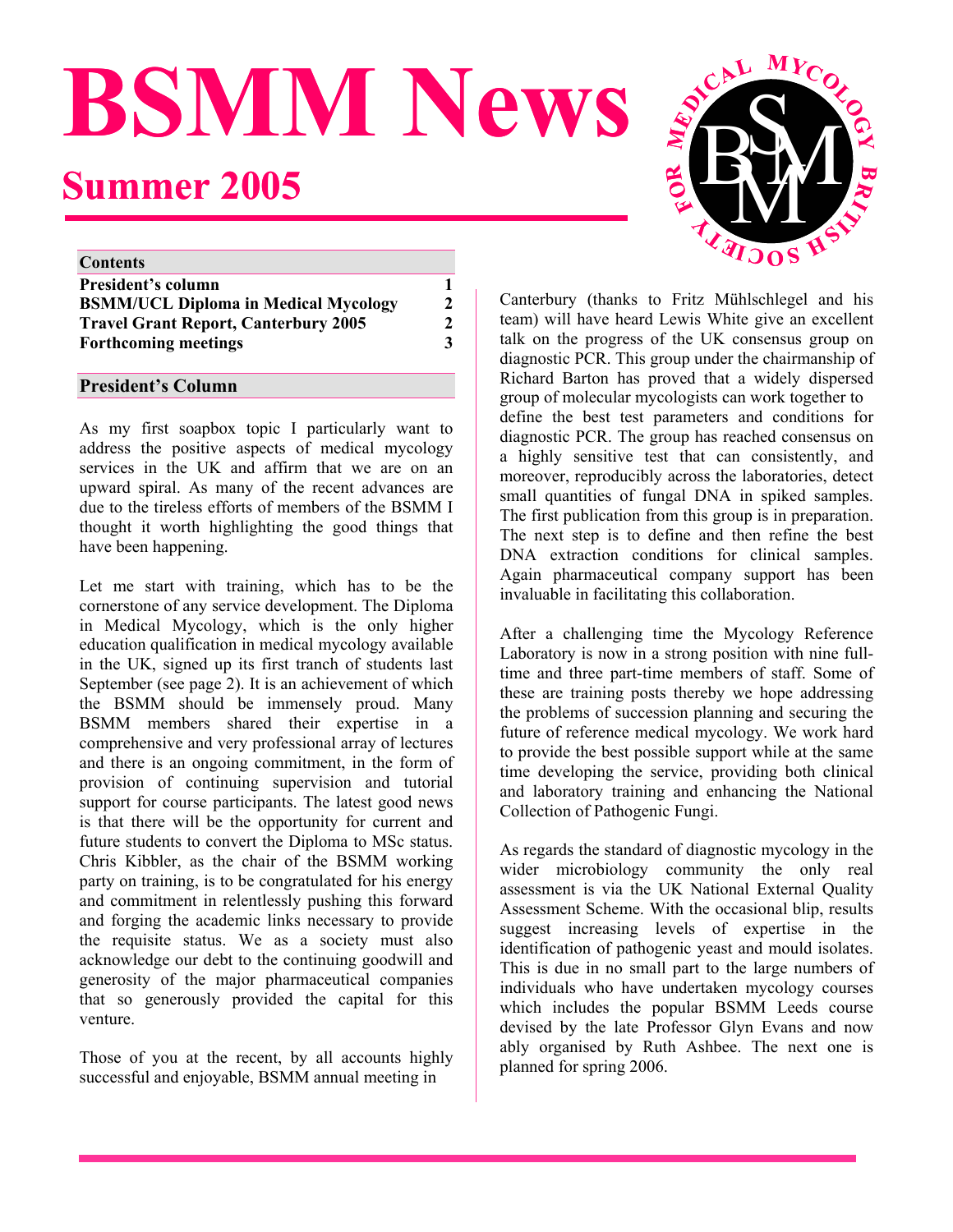

An exciting development currently at the planning stage is a web-based registry for invasive fungal infection. This venture, again with pharmaceutical sponsorship, will seek to address the lack of a formal surveillance mechanism for invasive fungal infection in the UK and if all goes to plan will be run through the BSMM.

Finally the embryonic steering committee of the UK Clinical Mycology Network (UKCMN) held its inaugural meeting on 6th June. This network will seek to ensure the provision of the highest standard of clinical mycology services throughout the UK. More to be done, sure, there always will be we hope, it keeps us gainfully employed! To quote a namesake of mine 'finding the solution to a problem changes the problem.'

Hope to see many of you at the 'Blood and Fungi' joint meeting of the BSMM and the British Society for Haematology to be held at Dartington Hall in Devon on 1st – 2nd November.

Keep well and keep up the good work.

Elizabeth Johnson, President, BSMM

### **BSMM/UCL Diploma in Medical Mycology**

We are now nearing the end of the first year of the diploma course. There are six students currently enrolled on the course, a mixture of Biomedical Scientists, Clinical Scientists and Trainee Microbiologists. The benefit of a distance-based learning course is that we are spread across the country, from Southampton to Newcastle and Cardiff to London.

The first year consists of the first two modules of the course. The first module was a mixture of introductory sessions, principles behind pathogenicity of fungi and background to medical mycology and the work of a diagnostic laboratory. The second (current) module focuses in more detail on individual fungal pathogens. Assessment is in the guise of an essay at the end of each module, and exams at the end of the course. Happily, all of us passed the first essay!

The structure of the course is fairly flexible, so allows us to study at our own pace, which fits in well around our otherwise busy lives. The lectures are presented on DVDs which are mailed out to us at regular intervals. DVD-based lectures are a novel way to learn, and serve as a good basis for our further reading. The format also helps to personalise the subject, and it is simple to review the lecture at one's own pace. There is support material on the internet at a UCL-based website (WebCT) which includes revision questions, quizzes and links to further information. There is also an online forum for students to get together and discuss any subject.

At the start of the course there was a two day course held in London, at which all the students met. There were a variety of useful introductory tutorials on IT skills, library use, presenting skills and the like. In May, we all met up in London again for a tutorial with our UCL based tutors, which also gave all of the students a chance to meet up again. We also get regular support from a local tutor and mentor.

Overall, we have enjoyed the course so far. It does take some motivation and commitment to keep up to date with the lectures and work on WebCT, but there is plenty to gain from the DVDs and reading around the subject. All of the students are particularly looking forward to the practical courses in Leeds and Bristol which are an integral part of the course and are planned to run next year.

James Clayton, June 2005

**The attached/enclosed flyer gives further information about the UCL/BSMM Diploma in Medical Mycology. However, please note that the telephone number of the programme administrator has changed to 020 7679 9752.** 

### **BSMM Travel Grant Report Canterbury 2005**

This was my first BSMM meeting and I was pleasantly surprised by the passion shown by those attending for their research. I was also impressed by the quality of the research presented at the meeting. There was a such a broad range of scientists there from different generations and everyone seemed to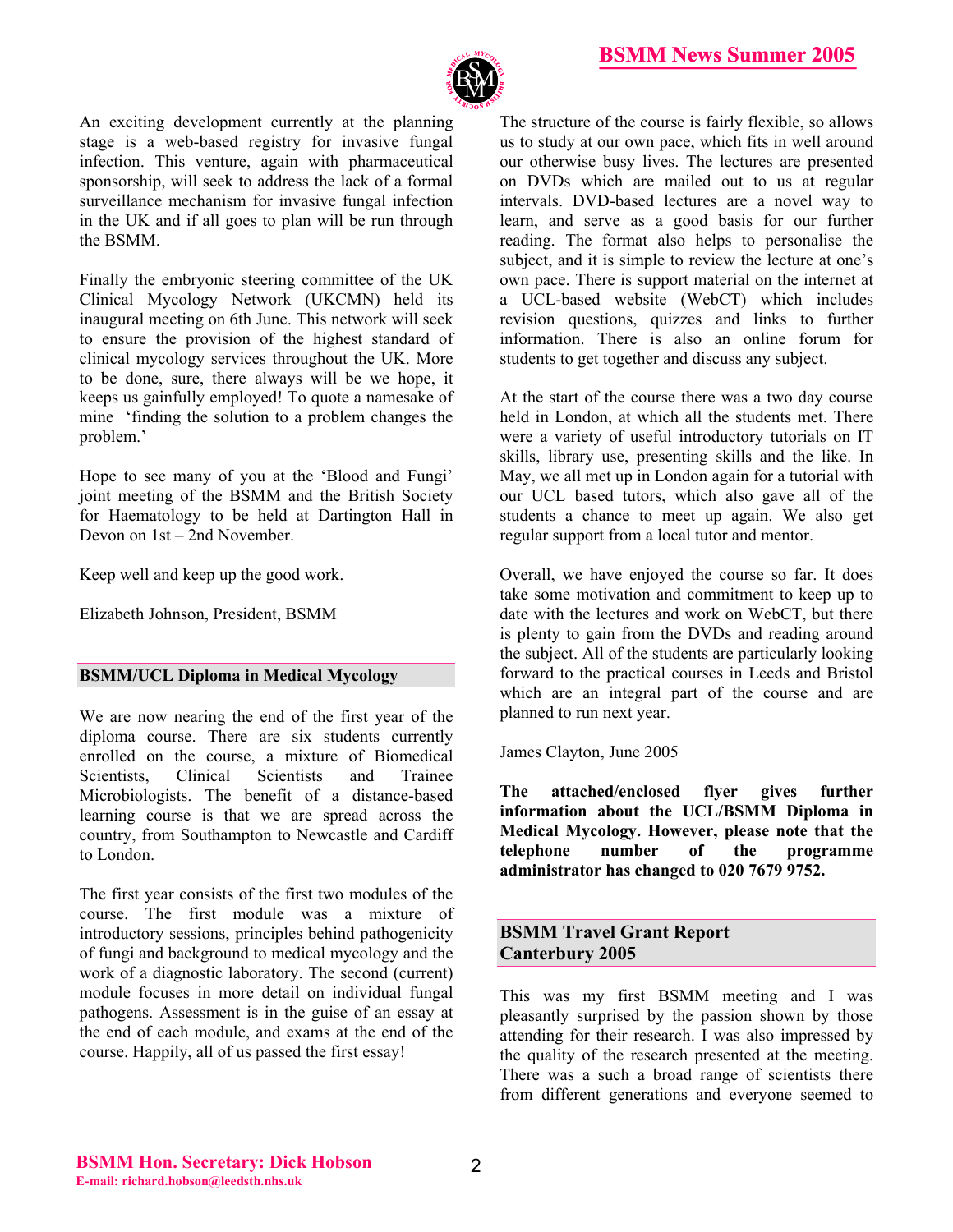

get on well together. Those present at the meeting have greatly inspired me to further my research into Candidosis and related topics of public health. The meeting was successful in communicating important scientific advances in mycological research. I greatly enjoyed my time at the meeting and hope to keep in contact with the people I met there.

I particularly enjoyed the poster session and the many high quality posters on display. The way the session allowed scientists of all different backgrounds to mix and exchanged ideas was fantastic. The posters shown had amazing visual impact coupled with excellent scientific content, and all the participants should be congratulated. I was pleased to be given the opportunity to exhibit my work there.



**Professor Neil Gow's presentation on Cell wall damage responses in** *C. albicans* **(photo courtesy of WY Liang)** 

The oral presentations were the highlight of the meeting with excellent work presented. The friendly and enthusiastic discussion of the research presented certainly brought many positive insights for the participants. The guest speaker Prof. Daniel Poulain, was extremely interesting. I particularly enjoyed many of the other presentations at the meeting concerning the way that clinical practice and research were integrated. I have learned much from these presentations and the associated discussions that followed.

The hospitality, punctuality, schedule and organization of the meeting were first class, as was the kind friendly atmosphere provided by the organisers. The accommodation provided was comfortable and conveniently located. The refreshments and meals, which was a special social

occasion in itself. Canterbury itself was beautiful setting for the meeting and I greatly enjoyed my stay there.

I would like to thank you for providing me with a travel grant from your society to support me with the costs of my attendance at the BSMM annual meeting in Canterbury.



**The BSMM choir with the pianist looking on (photos courtesy of WY Liang)**

Finally I would like to thank all the people involved in the organization and the smooth running of the meeting.

Nadja Melo, April 2005

**Information about BSMM Travel Grants is available at www.bsmm.org.uk**

### **Forthcoming meetings**

**XXIV International Specialized Symposium on Yeasts, ISSY 2005, September 28th-October 2nd 2005, Orpesa (Castelló) Spain**  Details: **www.uv.es/issy/index2.htm**

**7th European Congress of Chemotherapy and Infection, October 19th-22nd 2005, Florence**  Details: **www.fesci.net**

**Trends in Medical Mycology 2 (TIMM-2) October 23rd-26th 2005, Berlin**  Details: **www.timm2005.org**